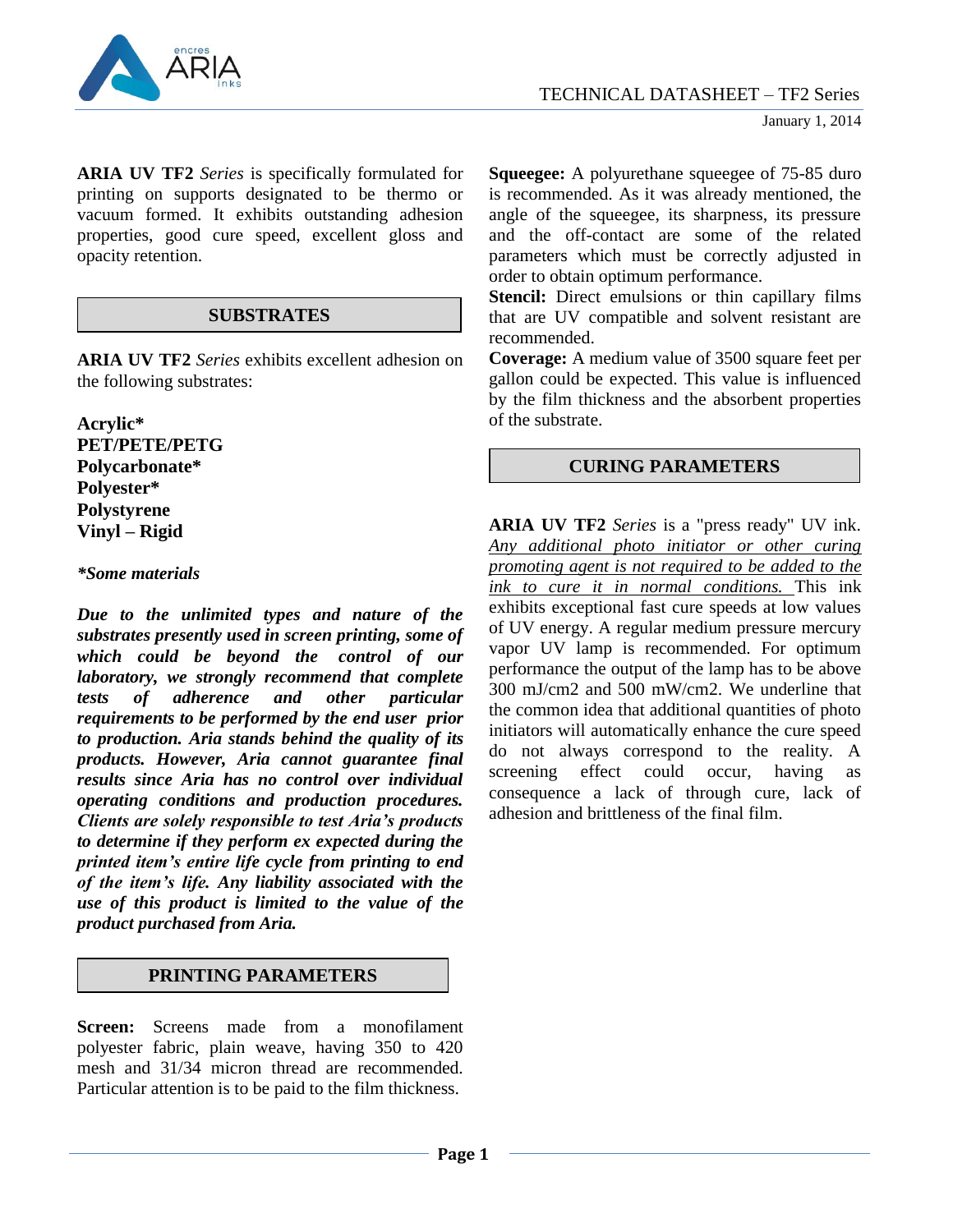TECHNICAL DATASHEET – TF2 Series



January 1, 2014

#### **INK MODIFIERS ADDITIVES**

UV **FBG9200** *Mixing Clear* can be used in any proportions to reduce the intensity of plain colors. UV **FBH9200** *Mixing Clear* is to be used to adjust the optical density of process colors.

For particular needs, the viscosity of the ink can be reduced by the addition of 5-10% of **ARIA UV** *Reducer* **FTFRED**.

**ARIA UV TF** *Series* exhibits excellent adhesion properties on the mentioned substrates without the use of any adhesion promoter. For special applications, the use of 2-4% FPI100C could enhance the surface cure speed.

Special precautions have to be considered to avoid blocking: cooling adequately the printed surface before stocking is strongly recommended. Full adhesion properties will be achieved within 24 hours after impression, particularly in multilayer jobs.

# **AVAILABLE COLORS**

UV TF Inks are available in the following color systems: ARIA Standard Printing Colors, Matching System Base Colors, Standard Density Halftone Colors.

Note: Guide matching formulas based on ARIA Standard Printing Base Colors are available for all colors of Matching System.

| <b>Standard Printing</b><br><b>Base Colors</b> | Code | <b>Color Matching System</b><br><b>Base Colors</b> | Code |
|------------------------------------------------|------|----------------------------------------------------|------|
| Primrose Yellow                                | 200  | Yellow                                             | 201P |
| Lemon Yellow                                   | 210  | Yellow 012                                         | 202P |
| Medium Yellow                                  | 220  | Orange 021                                         | 301P |
| Orange                                         | 300  | Warm Red                                           | 506P |
| Dark Orange                                    | 310  | <b>Red 032</b>                                     | 507P |
| Fire Red                                       | 500  | <b>Rubine Red</b>                                  | 508P |
| Bright Red                                     | 505  | <b>Rhodamine Red</b>                               | 509P |
| Magenta                                        | 605  | Purple                                             | 701P |
| Violet                                         | 720  | Violet                                             | 702P |
| Blue                                           | 805  | Blue $072$                                         | 803P |
| Green                                          | 900  | Reflex Blue                                        | 804P |
| <b>Black</b>                                   | 051  | Process Blue                                       | 805P |
| Mixing White                                   | 030  | Green                                              | 903P |
| S/O White                                      | 002  |                                                    |      |
| <b>Black</b>                                   | 051  |                                                    |      |